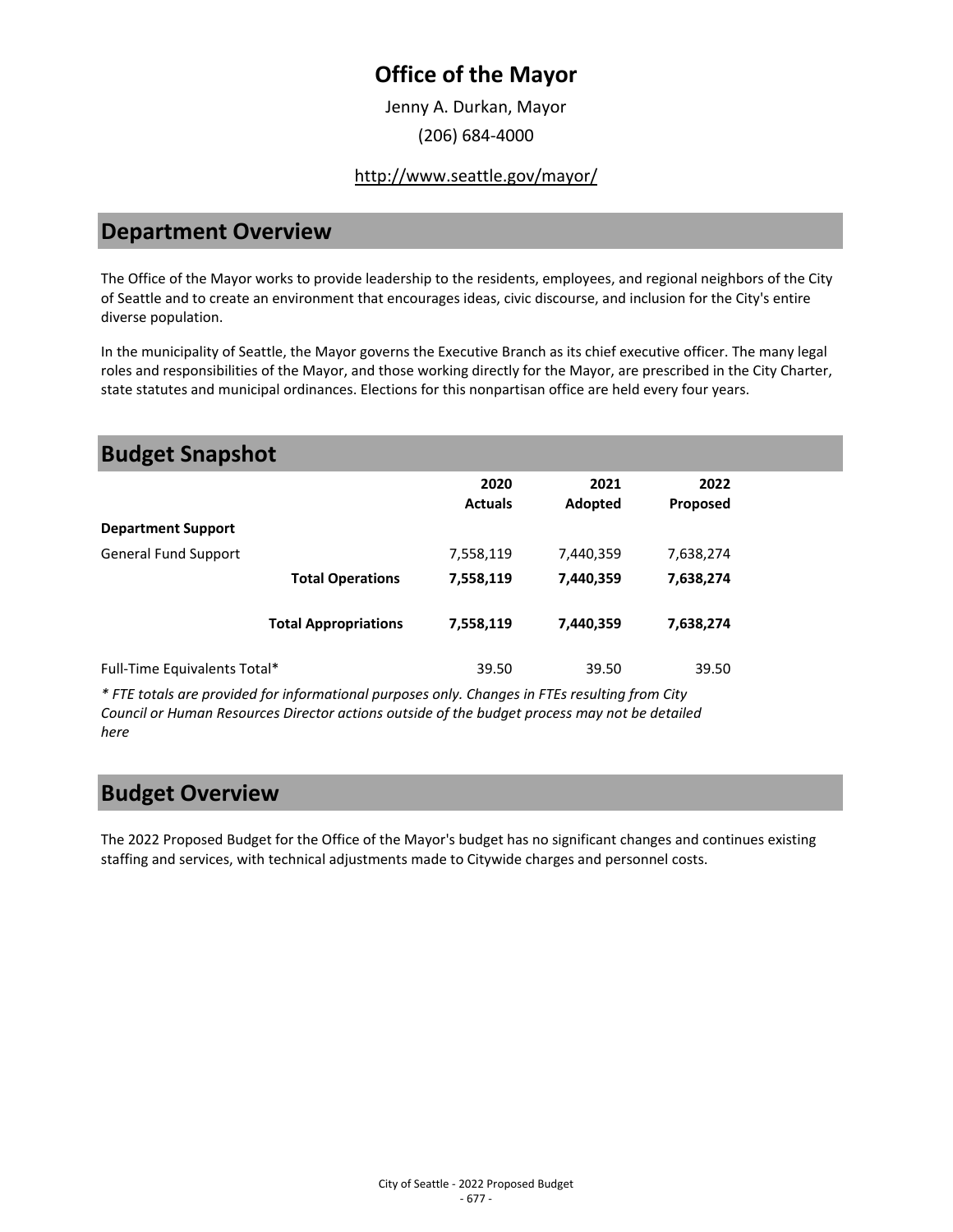## **Office of the Mayor**

# **Incremental Budget Changes**

#### **Office of the Mayor**

|                                                 | <b>Dollars</b> | FTE   |
|-------------------------------------------------|----------------|-------|
| 2021 Adopted Budget                             | 7,440,359      | 39.50 |
| <b>Baseline</b>                                 |                |       |
| Citywide Adjustments for Standard Cost Changes  | 89,101         |       |
| <b>Baseline Adjustments for Personnel Costs</b> | 108,814        |       |
| Revenue Adjustments                             |                |       |
| <b>Total Incremental Changes</b>                | \$197,915      |       |
| <b>Total 2022 Proposed Budget</b>               | \$7,638,274    | 39.50 |

## **Description of Incremental Budget Changes**

|                                                       | <b>Baseline</b>                                                                                                                                                                                                                                                                                                                                                                                                                                                  |  |
|-------------------------------------------------------|------------------------------------------------------------------------------------------------------------------------------------------------------------------------------------------------------------------------------------------------------------------------------------------------------------------------------------------------------------------------------------------------------------------------------------------------------------------|--|
| <b>Citywide Adjustments for Standard Cost Changes</b> |                                                                                                                                                                                                                                                                                                                                                                                                                                                                  |  |
| Expenditures                                          | \$89,101                                                                                                                                                                                                                                                                                                                                                                                                                                                         |  |
| process.                                              | Citywide technical adjustments made in the baseline phase reflect changes to internal services costs, including rates<br>from the Department of Finance & Administrative Services, Seattle Information Technology Department, Seattle<br>Department of Human Resources, and for healthcare, retirement and industrial insurance charges for the<br>department. These adjustments reflect initial assumptions about these costs and inflators early in the budget |  |
| <b>Baseline Adjustments for Personnel Costs</b>       |                                                                                                                                                                                                                                                                                                                                                                                                                                                                  |  |
| Expenditures                                          | \$108,814                                                                                                                                                                                                                                                                                                                                                                                                                                                        |  |
|                                                       | This centrally administered change adjusts appropriations to restore the annual wage increase for non-represented<br>Executives, Managers and Strategic Advisors, which was forgone in 2021 due to financial constraints.                                                                                                                                                                                                                                        |  |
| <b>Revenue Adjustments</b>                            |                                                                                                                                                                                                                                                                                                                                                                                                                                                                  |  |
| Revenues                                              | \$(142,803)                                                                                                                                                                                                                                                                                                                                                                                                                                                      |  |
|                                                       |                                                                                                                                                                                                                                                                                                                                                                                                                                                                  |  |

This item adjusts the Mayor's Office budget by removing revenue associated with salary donation back to the City.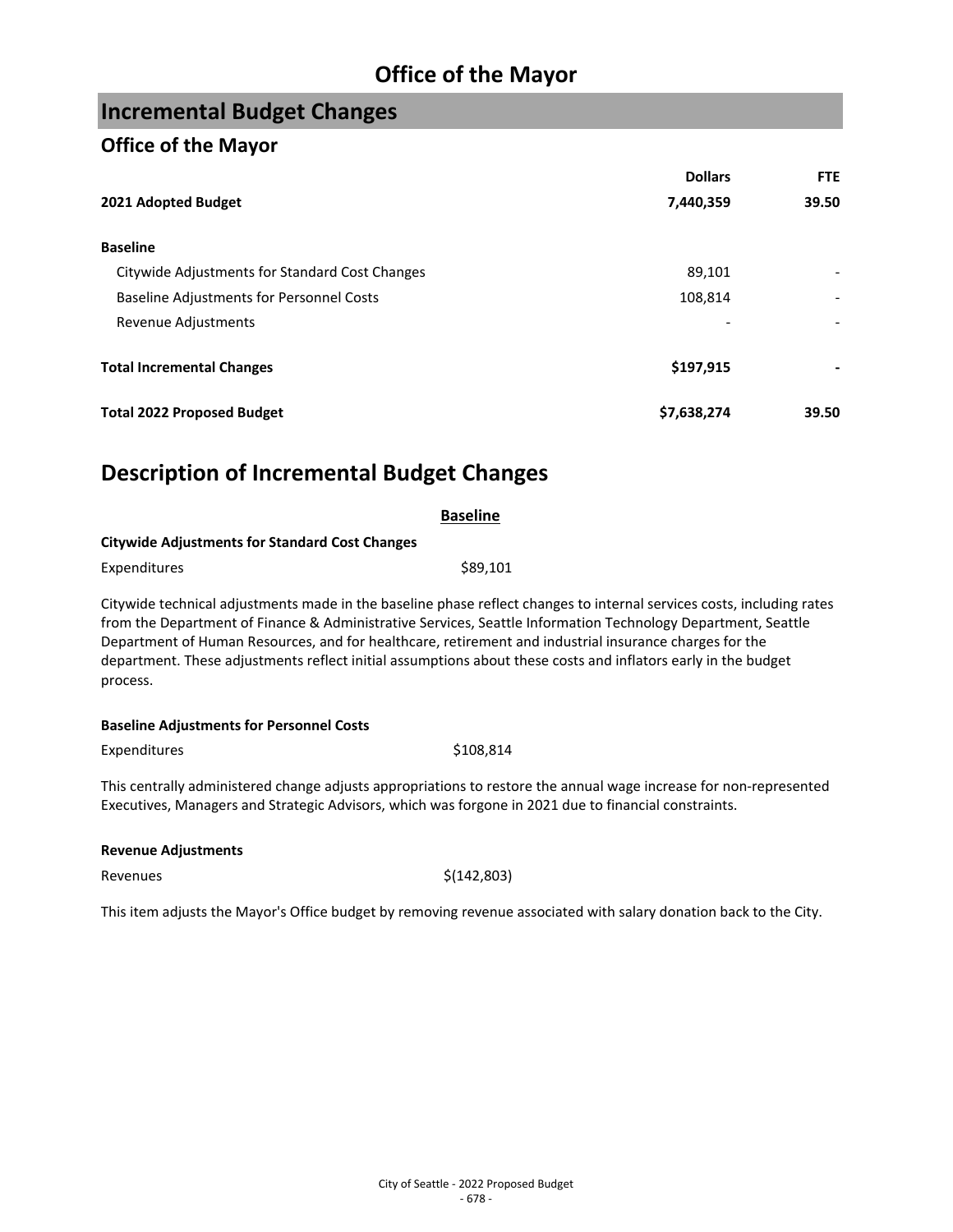## **Office of the Mayor**

### **Expenditure Overview**

|                                         | 2020           | 2021      | 2022      |
|-----------------------------------------|----------------|-----------|-----------|
| <b>Appropriations</b>                   | <b>Actuals</b> | Adopted   | Proposed  |
| MO - BO-MA-X1A00 - Office of the Mayor  |                |           |           |
| 00100 - General Fund                    | 7,558,119      | 7,440,359 | 7,638,274 |
| Total for BSL: BO-MA-X1A00              | 7,558,119      | 7,440,359 | 7,638,274 |
| <b>Department Total</b>                 | 7,558,119      | 7,440,359 | 7,638,274 |
| Department Full-Time Equivalents Total* | 39.50          | 39.50     | 39.50     |

*\* FTE totals are provided for informational purposes only. Changes in FTEs resulting from City Council or Human Resources Director actions outside of the budget process may not be detailed here*

## **Budget Summary by Fund Office of the Mayor**

|                             | 2020<br><b>Actuals</b> | 2021<br>Adopted | 2022<br>Proposed |
|-----------------------------|------------------------|-----------------|------------------|
| 00100 - General Fund        | 7.558.119              | 7.440.359       | 7,638,274        |
| <b>Budget Totals for MO</b> | 7,558,119              | 7,440,359       | 7,638,274        |

## **Appropriations by Budget Summary Level and Program**

#### **MO - BO-MA-X1A00 - Office of the Mayor**

The purpose of the Office of the Mayor Budget Summary Level is to provide executive leadership to support City departments, engage and be responsive to residents of the city, develop policy for the City, and provide executive administrative and management support to the City.

| <b>Program Expenditures</b>  | 2020<br><b>Actuals</b> | 2021<br>Adopted | 2022<br>Proposed |
|------------------------------|------------------------|-----------------|------------------|
| Office of the Mayor          | 7,558,119              | 7,440,359       | 7,638,274        |
| Total                        | 7,558,119              | 7,440,359       | 7,638,274        |
| Full-time Equivalents Total* | 39.50                  | 39.50           | 39.50            |

*\*FTE totals are provided for informational purposes only. Changes in FTEs resulting from City Council or Human Resources Director actions outside of the budget process may not be detailed here*